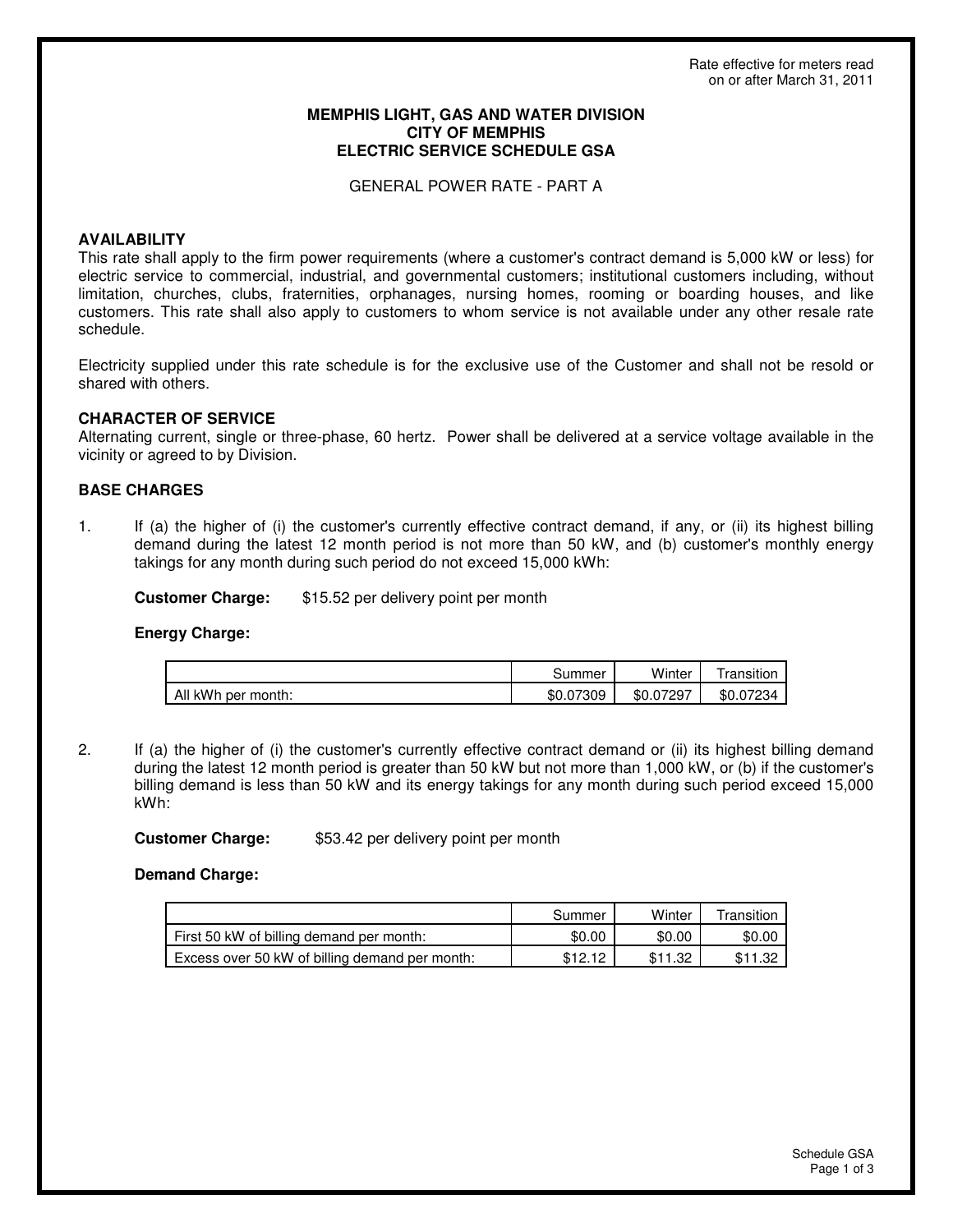# **Energy Charge:**

|                             | Summer    | Winter    | Transition |
|-----------------------------|-----------|-----------|------------|
| First 15.000 kWh per month: | \$0.07893 | \$0.07881 | \$0.07818  |
| Additional kWh per month:   | \$0.03261 | \$0.03261 | \$0.03261  |

3. If the higher of the customer's currently effective contract demand or its highest billing demand during the latest 12 month period is greater than 1,000 kW:

# **Customer Charge:** \$191.84 per delivery point per month

# **Demand Charge:**

|                                                                                           | Summer  | Winter  | Transition |
|-------------------------------------------------------------------------------------------|---------|---------|------------|
| First 1,000 kW of billing demand per month:                                               | \$11.14 | \$10.34 | \$10.34    |
| Excess over 1,000 of billing demand per month:                                            | \$10.98 | \$10.18 | \$10.18    |
| Excess of billing demand over the higher of 2,500<br>kW or its contract demand per month: | \$10.98 | \$10.18 | \$10.18    |

# **Energy Charge:**

|                    | Summer    | Winter    | <sup>r</sup> ransition |
|--------------------|-----------|-----------|------------------------|
| All kWh per month: | \$0.03750 | \$0.03750 | \$0.03750              |

# **DETERMINATION OF SEASONAL PERIODS**

Summer Period shall mean the June, July, August, and September billing months. Winter Period shall mean the December, January, February, and March billing months. Transition Period shall mean the April, May, October, and November billing months.

## **TENNESSEE VALLEY AUTHORITY FUEL COST AND PURCHASED POWER ADJUSTMENT RIDER**

The above rates are subject to adjustment under the provisions of the Tennessee Valley Authority Fuel Cost and Purchased Power Adjustment Rider.

## **ADJUSTMENT**

The base demand and energy charges shall be increased or decreased in accordance with the current Adjustment Addendum published by TVA. (In addition, such charges shall be increased or decreased to correspond to increases or decreases determined by TVA in the value of the hydro generation benefit allocated to residential customers.)

## **DETERMINATION OF DEMAND**

Division shall meter the demand in kW of all customers having loads in excess of 50 kW. The metered demand for any month shall be the highest average during any 30-consecutive-minute period of the month of the load metered in kW. The measured demand for any month shall be the higher of the highest average during any 30 consecutiveminute period of the month of (a) the load metered in kW or (b) 85 percent of the load in kVA plus an additional 10 percent for that part of the load over 5,000 kVA, and such measured demand shall be used as the billing demand, except that the billing demand for any month shall in no case be less than 30 percent of the higher of the currently effective contract demand or the highest billing demand established during the preceding 12 months.

## **MINIMUM MONTHLY BILL**

Schedule GSA The monthly bill under this rate schedule shall not be less than the sum of (a) the base customer charge, (b) the base demand charge, as adjusted, applied to the customer's billing demand, and (c) the base energy charge, as adjusted, applied to the customer's energy takings; provided, however, that, under 2 of the Base Charges, the monthly bill shall in no event be less than the sum of (a) the base customer charge and (b) 20 percent of the portion of the base demand charge, as adjusted, applicable to the second block (excess over 50 kW) of billing demand,